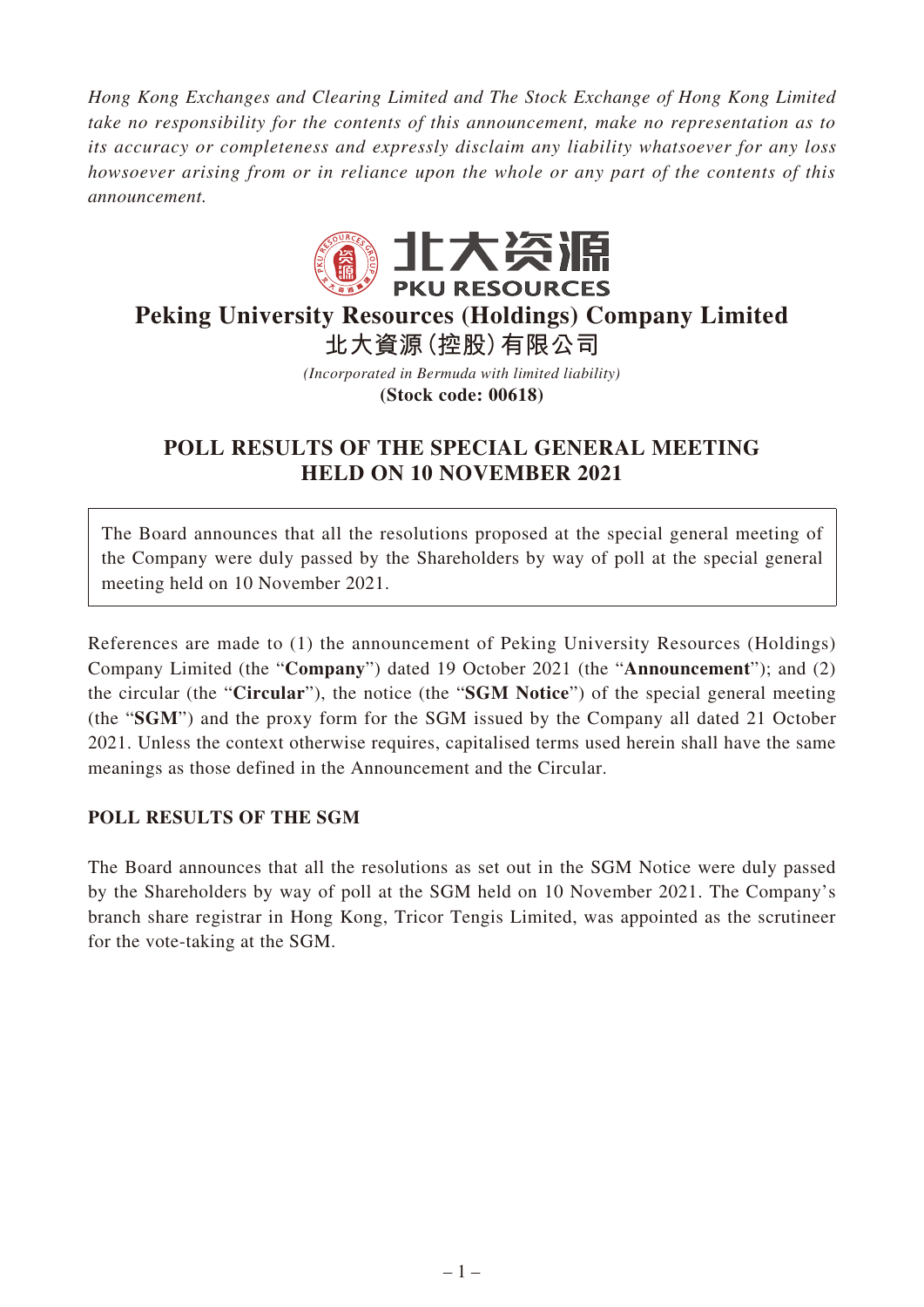The poll results in respect of all the resolutions at the SGM are set out as follows:

| <b>ORDINARY RESOLUTIONS</b> |                                                                                                                                                                | Number of votes $(\% )$    |                     |
|-----------------------------|----------------------------------------------------------------------------------------------------------------------------------------------------------------|----------------------------|---------------------|
|                             |                                                                                                                                                                | For                        | <b>Against</b>      |
| 1.                          | To remove Ms. Sun Min $(\mathcal{B}\otimes\mathcal{B})$ as an executive<br>director of the Company with immediate effect<br>upon passing of this resolution.   | 1,979,334,592<br>$(100\%)$ | $\Omega$<br>$(0\%)$ |
| 2.                          | To remove Mr. Ma Jian Bin (馬建斌) as<br>an executive director of the Company with<br>immediate effect upon passing of this resolution.                           | 1,979,334,592<br>$(100\%)$ | $\theta$<br>$(0\%)$ |
| 3.                          | To remove Ms. Liao Hang $(\mathcal{B}, \hat{\mathbb{H}})$ as an executive<br>director of the Company with immediate effect<br>upon passing of this resolution. | 1,979,334,592<br>$(100\%)$ | $\Omega$<br>$(0\%)$ |

As more than 50% of votes were casted in favour of the above resolutions 1, 2 and 3, resolutions 1, 2 and 3 were duly passed as ordinary resolutions.

As at the date of the SGM, the total number of issued shares of the Company was 6,416,155,647 Shares. No Shareholder is required to abstain from voting at the SGM in respect of the above ordinary resolutions and therefore all Shareholders holding a total of 6,416,155,647 Shares were entitled to attend and vote on the ordinary resolutions proposed at the SGM. There were no Shares entitling the Shareholders to attend and vote only against the resolutions at the SGM. None of the Shareholders has stated their intention in the Circular to vote against the resolutions at the SGM.

### **REMOVAL OF DIRECTORS**

Pursuant to the ordinary resolutions passed by the Shareholders at the SGM, Ms. Sun, Mr. Ma and Ms. Liao (collectively, the "**Removed Directors**") were removed as executive directors of the Company with effect from 10 November 2021.

The Board is not aware of any disagreement between each of the Removed Directors and the Board or any matters in relation to the removal of the Removed Directors that need to be brought to the attention of the Shareholders.